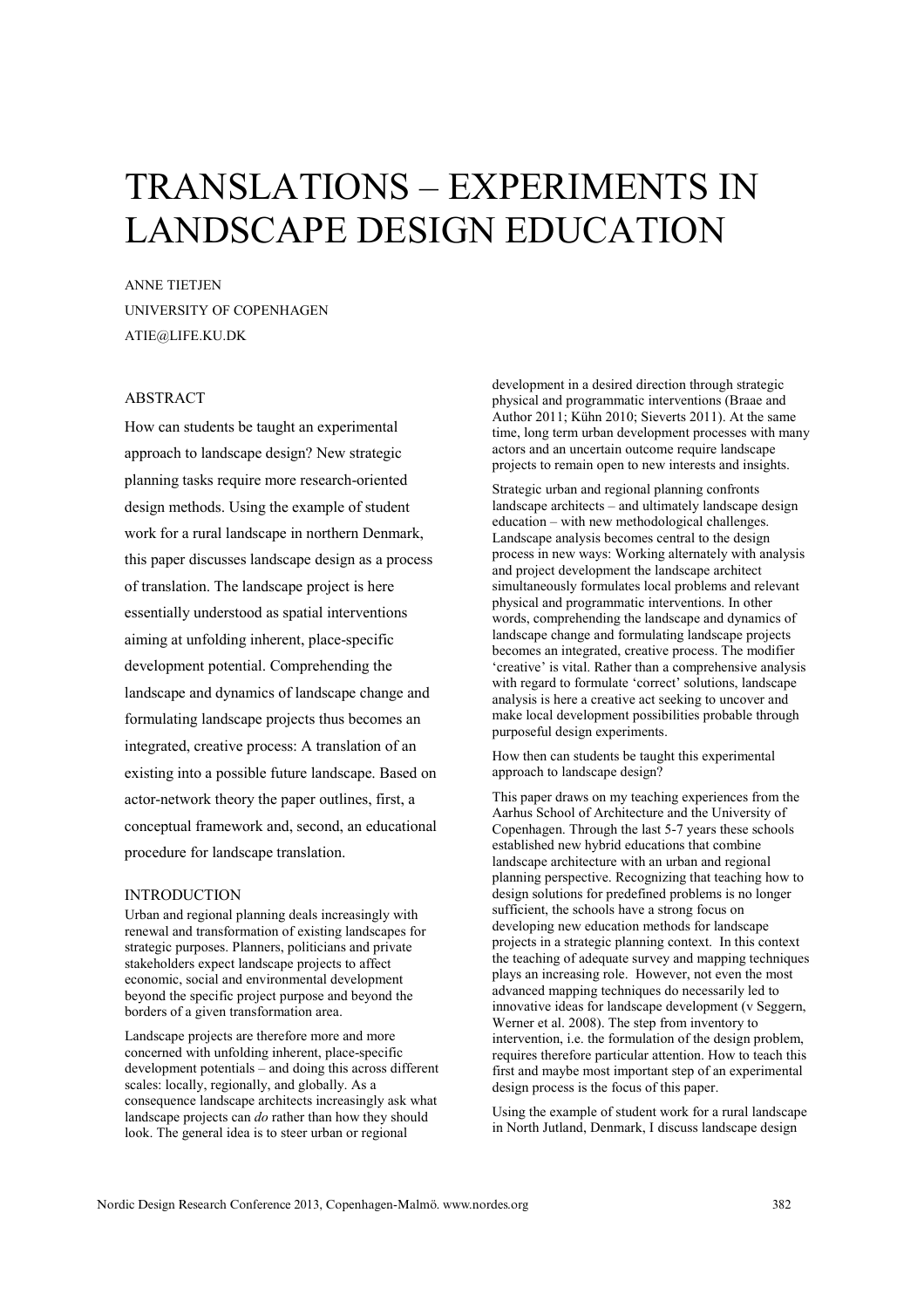as a process of translation. Based on actor-network theory the paper outlines, first, a conceptual framework and, second, an educational procedure for landscape design experiments.

## TRANSLATION: CONCEPTUAL FRAMEWORK

With actor-network theory (ANT) creative landscape analysis can be described as a translation of an existing into a possible future landscape. The ANT-account is a method to describe how complex connections are being constructed for a certain purpose, e.g. the development of a product (Latour 2005). Originally developed in relation to research and technological innovation processes, it shall here be applied to the development of strategic landscape projects through design experiments.

According to ANT human actors (users, stakeholders, professionals, etc.) and non-human actors (infrastructure, soil, climate, natural processes, etc.) gather in interdependent, dynamic actor-networks due to their agency. Agency does here not designate an intentional activity, but the actor's capacity to affect other actors. It is thus crucial that an actor is defined by what it does to other actors. In a landscape project an 'actor' can therefore be any thing, idea or person having an effect on landscape development: from the topography of the landscape, over development plans, to important stakeholders.

ANT thus directs landscape architects' attention to the effects of interaction between human and non-human actors. It is the relations between physical structures and natural and socio-cultural processes and not the physical structures themselves we need to be interested in.

Throughout the design process these effects of interaction are both studied and being translated into an innovated actor-network (Braae and Author 2011). More precisely the 'identity of actors, the possibility of interaction and the margins of manoeuvre' are being negotiated and delimited (Callon 1986).

#### FOUR MOMENTS OF TRANSLATION

Based on his study of marine biologists' attempt to restock the St. Brieuc Bay, France, to produce more scallops, Michel Callon (1986) defined four decisive 'moments of translation': *problematisation*, *interessement*, *enrolement*, and *mobilization of allies*. These four moments can equally be applied to a design process. Here, the first decisive moment is the formulation of a design problem or, as Callon puts it, 'series of negotiable hypotheses' for landscape development.

These first design hypotheses function as the filtering lenses for both landscape analysis and project development. Landscape architects' testing of development possibilities, e.g. in the form of scenarios or interpretative maps, corresponds to what Callon calls *interessement*: Actors who are potentially affected by the formulated design hypotheses are being identified and gathered. The more productive relationships

between the so identified actors one can observe and describe the more valid one's hypotheses become. Inversely it can happen that one must reformulate or even reject a hypothesis because it shows impossible to demonstrate possibilities of interaction.

The so gathered actors are then *enrolled* into the preliminary actor-network of a design project. In the form of physical and programmatic interventions the project introduces new actors, creates new or further articulates existing relationships and connections. The more productive relationships between existing actors and design interventions one can suggest the more probable the desired innovation effect of one's proposal becomes.

The final moment of *mobilization of allies* rarely happens in an academic context. It occurs when the realised project begins to unfold its effects through the landscape and all the gathered actors are made to act as one innovated actor-network.

#### IMPLICATIONS FOR LANDSCAPE DESIGN EDUCATION Understanding creative landscape analysis as an experimental translation process has several productive implications for teaching landscape design and, in

With ANT we can understand a given development site as the dynamic result of interactions taking place between different human and non-human actors.

particular, the formulation of a design problem.

As a consequence ANT also provides an alternative, relational understanding of context: A site relates to its surroundings due to the reach or extent of present actors' interaction – what Callon (1986) calls the 'margins of manoeuvre'. This process-based understanding of context makes it possible to study and develop a given area across different scales: locally, regionally, and globally.

Finally, ANT provides valuable advice for a design approach that focuses on what a landscape project can *do* for landscape development. Translation links landscape analysis with the formulation of a design proposal by articulating possible relationships between existing and future material conditions, ideas, and practices. According to ANT the key to creative landscape analysis is to follow the actors and carefully map their controversies with other actors, i.e. the differences, traces, and transformations they produce in interaction. Bruno Latour, one of the founders of ANT, calls these traceable effects of interaction the 'figuration of agencies' (Latour 2005:53).

This approach has the advantage to be transparent, i.e. one can retrace and discuss the observations, analyses and hypotheses on which a design proposal is based. In this way it becomes possible to share and further develop the action-oriented knowledge produced by one student together with teachers and other students – or, in professional planning practice, with the many actors in a planning process. It also becomes possible to integrate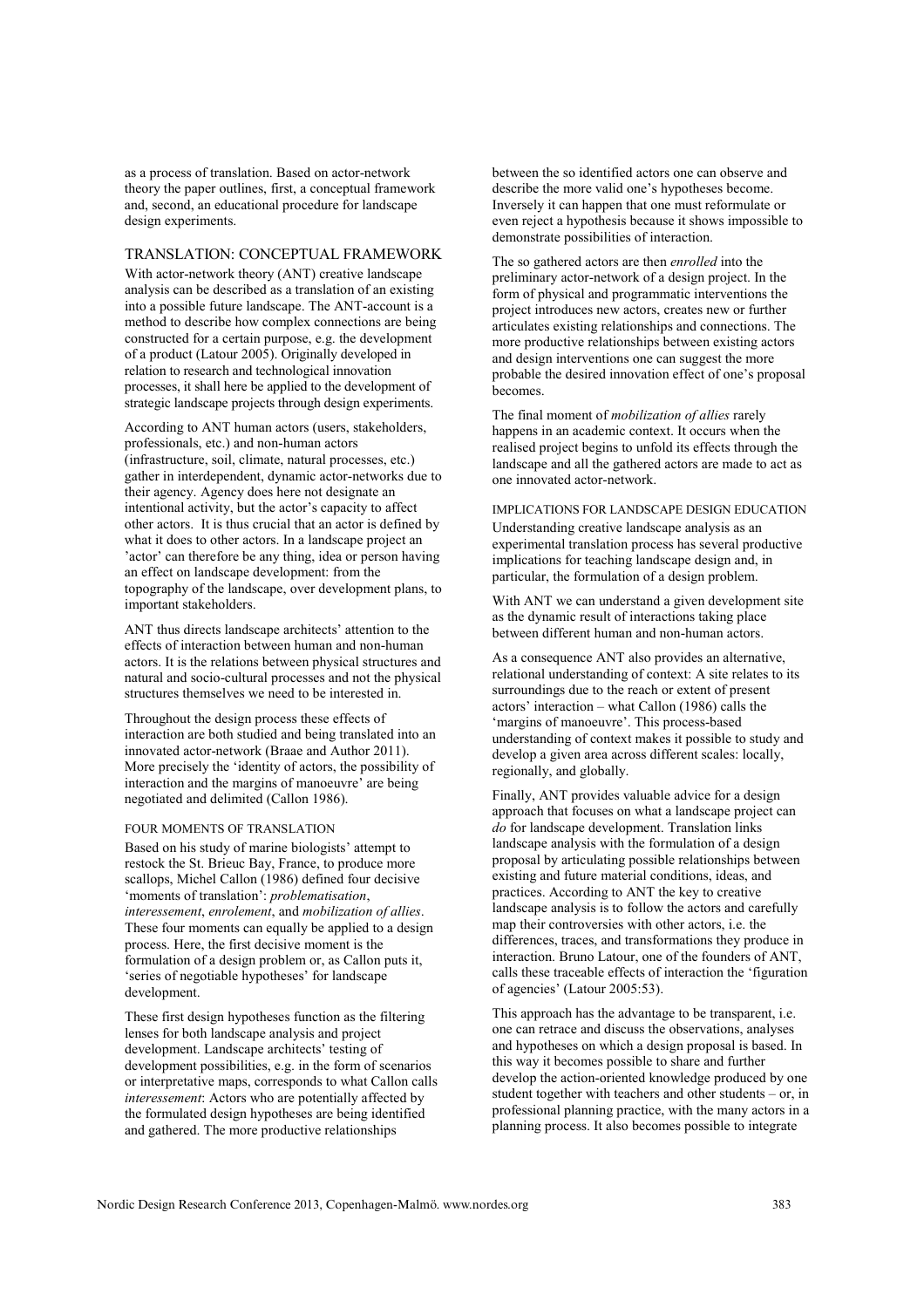new interests or insights in a long-term planning process with an unknown result.

#### TRANSLATING GÅRDBO LAKE

A student project for a rural landscape in North Jutland, Denmark, shall illustrate the development of a landscape project based on translation with particular focus on the initial design phase and the formulation of the design problem.

The Gårdbo Lake project is the MA thesis of two students in Landscape Architecture and Urbanism at the Aarhus School of Architecture. Kim Møller and Anne Ulrik (2007) set out with the general hypothesis that a unique cultural landscape could provide a development opportunity in a remote, rural region suffering from population decline, lack of work places and a growing vacant building stock. This hypothesis guided both landscape survey and analysis and the formulation of a place-specific design problem.

To begin with the students chose the drained and cultivated Gårdbo Lake area for two reasons: The drained and cultivated Gårdbo Lake area has a striking spiral landform and a characteristic field pattern with intact hedges and copses. At the same time it is situated in an especially problematic location, disconnected from the relatively prospering coastline and thus particularly affected by population decline.

In their landscape analysis Møller and Ulrik then focused on how the existing characteristic landscape structures had come into being, which processes had affected them over time, and which processes were likely to affect them at present and in the near future. The landscape analysis was thus structured around three approaches: First, a traditional survey of characteristic physical structures. Second, a diachronic analysis of how the existing physical structures had developed and changed over time in interaction with natural and sociocultural processes. Third, a synchronic analysis of present activities and uses in the area, expressed new needs and interests, and existing plans and policies for landscape development.

The historical analysis made it possible to identify long term development tendencies and what physical structures they affected and how. The analysis of current spatial practices and discourses made it possible to identify present usages, development interests and needs in relation to existing physical structures.

Overall the analysis pointed to three distinct landscape structures 'figuring' from the effects of interaction between human and non-human actors: the drained lake bed, the cultivated lake shores and the ridge to the west of the lake. Over time each of these landscape structures had developed its own clearly recognizable aesthetic vocabulary. Furthermore, the analysis pointed to a number of present development tendencies and different, partly conflicting interests that potentially affected the three landscape structures.

For example, the lake drainage system was under progressive erosion and required a costly renovation in the not too distant future. The owner of the lake bed area and the associated manor house wished to maintain agricultural production but also to invite tourists in the area to increase his income. The Danish Society for Nature Conservation on the other hand promoted a restoration of Gårdbo Lake to enhance biodiversity and local bird life. The European Water Framework Directive represented yet another interest, seeking for improved water quality through extensification of agricultural production.

By problematizing these present development tendencies and conflicting interests Møller and Ulrik identified place-specific challenges and development opportunities that became the basis for formulating a place-specific design problem or brief for the Gårdbo Lake area. At the same time, they identified and delimited relevant areas for physical and programmatic intervention with regard to the formulated brief.

On this basis Møller and Ulrik developed a strategic landscape project for the larger lake area where new physical structures and programs will incrementally transform the existing landscape structures and uses. Each intervention is thought to provide opportunities for further development. In this way the proposal is strategic because it seeks to affect landscape development over time while at the same time remaining open to new insights or interests that could emerge in the future.

In a first phase, the landscape project suggests the conversion of the drained lake bed into a planted lagoon and the improvement of accessibility to the area. To control the water level of the lagoon the existing drainage system is being reused. In this way biodiversity and bird life will be enhanced while agricultural production can continue unhindered on the lake shores. In addition, the planted lagoon is expected to attract hikers and bird lovers. Improved connections to the regional road and path system and especially to other tourist destinations will thus be able to enhance the integration of the inland with the beach resorts on the coast. In a second phase, a specialisation of agricultural production into medicinal plants could enable wellness tourism. In a third phase, the ridge to the west of the lake with its impressive windbreak hedges and well-preserved field patterns could become attractive for agro-tourism.

Interestingly, the MA thesis was presented in the form of a storyboard, linking empirical observations to strategic considerations and spatial interventions. Rather than showing plans and drawings of the landscape project as a finished product, Møller and Ulrik chose to present analytical maps and drawings, strategic diagrams, text, and eye-level visualisations of imagined development scenarios. Together these mixed media tell a story of possible landscape development over time and across different scales. At the same time this